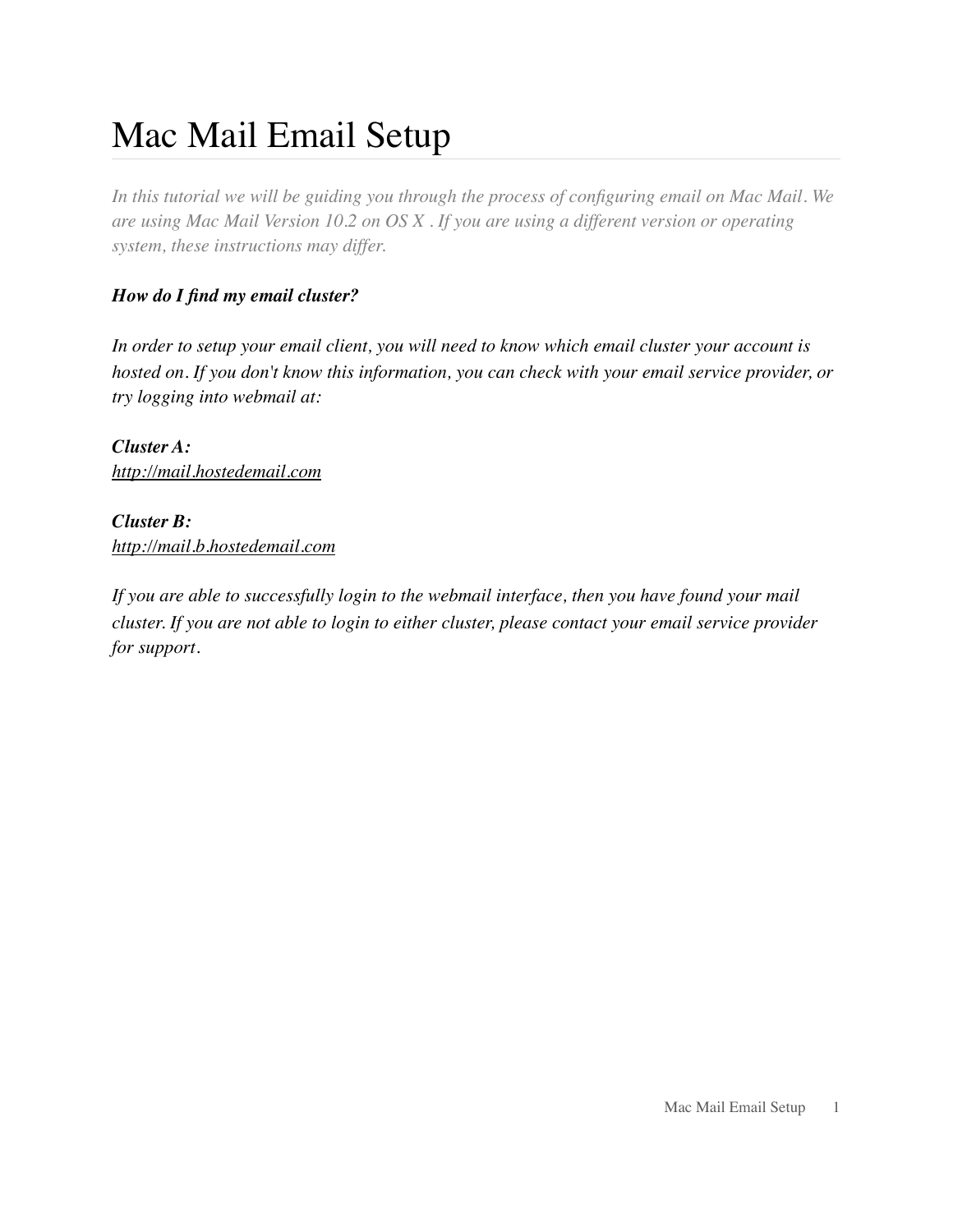### Step 1: Add Account



Launch Mac Mail, click on **Mail** and then select **Add Account.**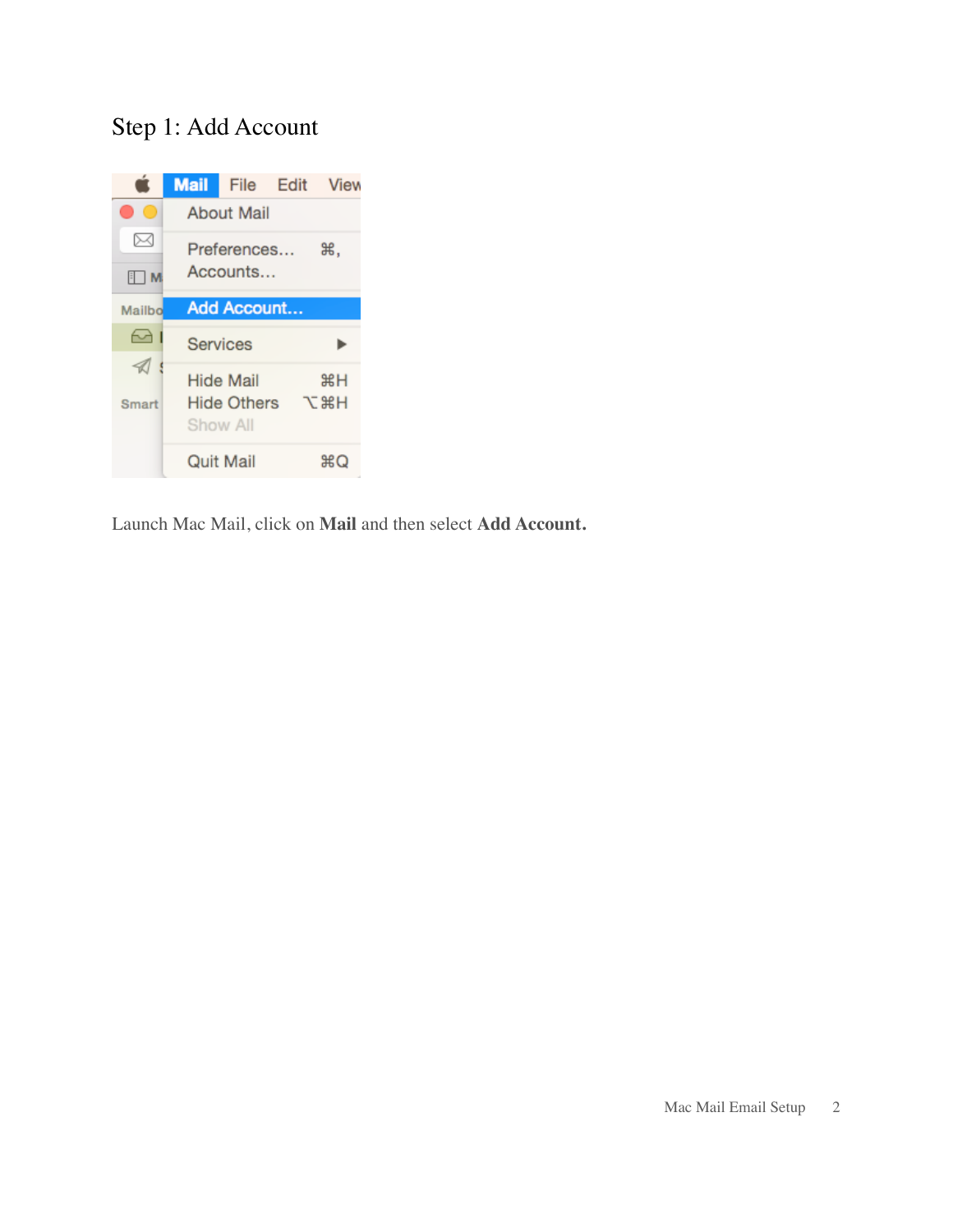### Step 2: Select Account Type



Choose **Add Other Mail Account** and click **Continue.**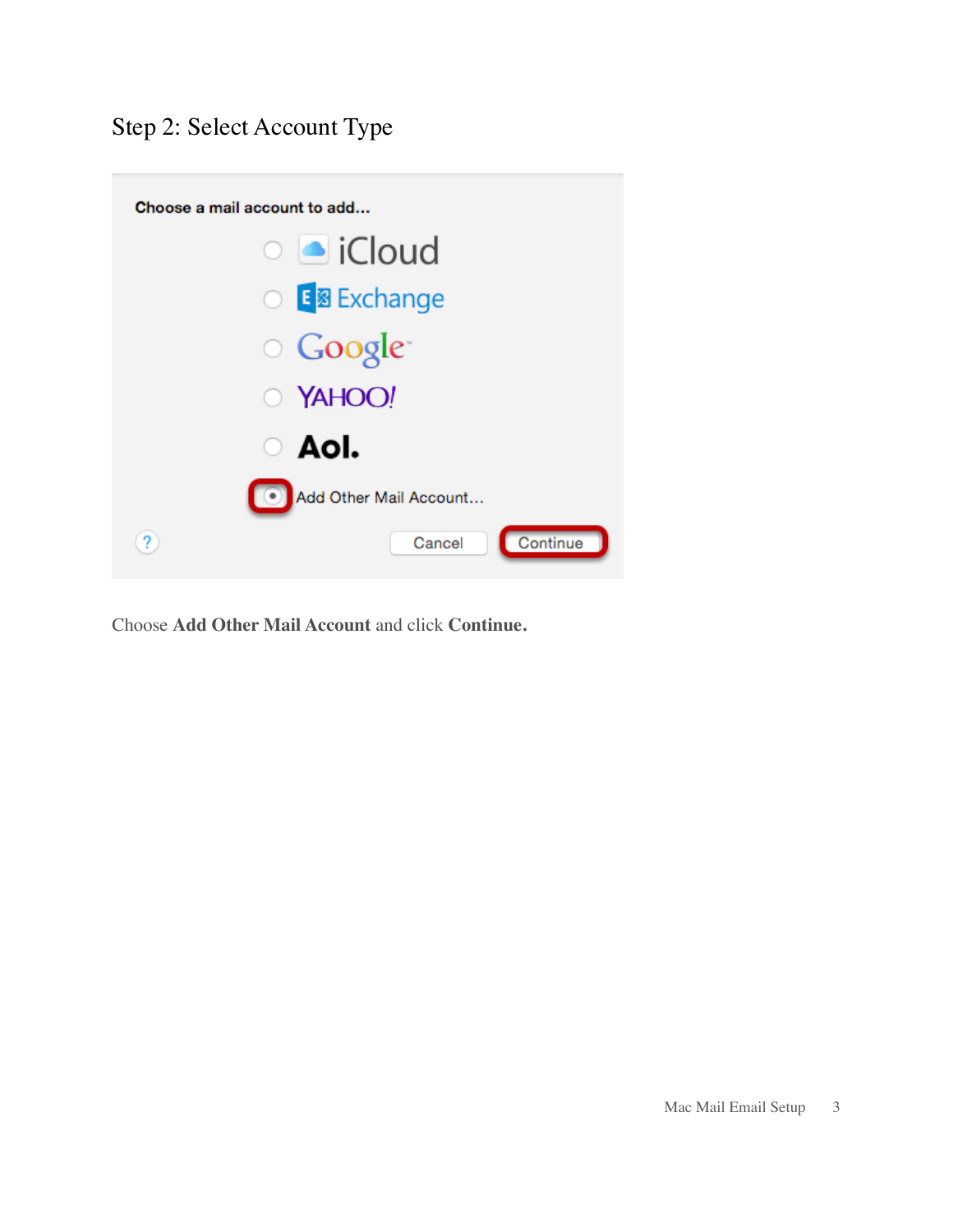### Step 3: Enter Account Information

| <b>Add a Mail Account</b> |                                                    |
|---------------------------|----------------------------------------------------|
|                           | To get started, provide the following information: |
|                           |                                                    |
|                           | Full Name: Example User                            |
| Email Address:            | user@example.com                                   |
| Password:                 |                                                    |
|                           |                                                    |
|                           |                                                    |
| Cancel                    | Create                                             |

Enter the following information:

#### **Full Name:**

This is the name that will appear on all outgoing mail from this account.

#### **Email Address:**

The full email address of your account.

#### **Password:**

The password of your email account.

Then click **Create.**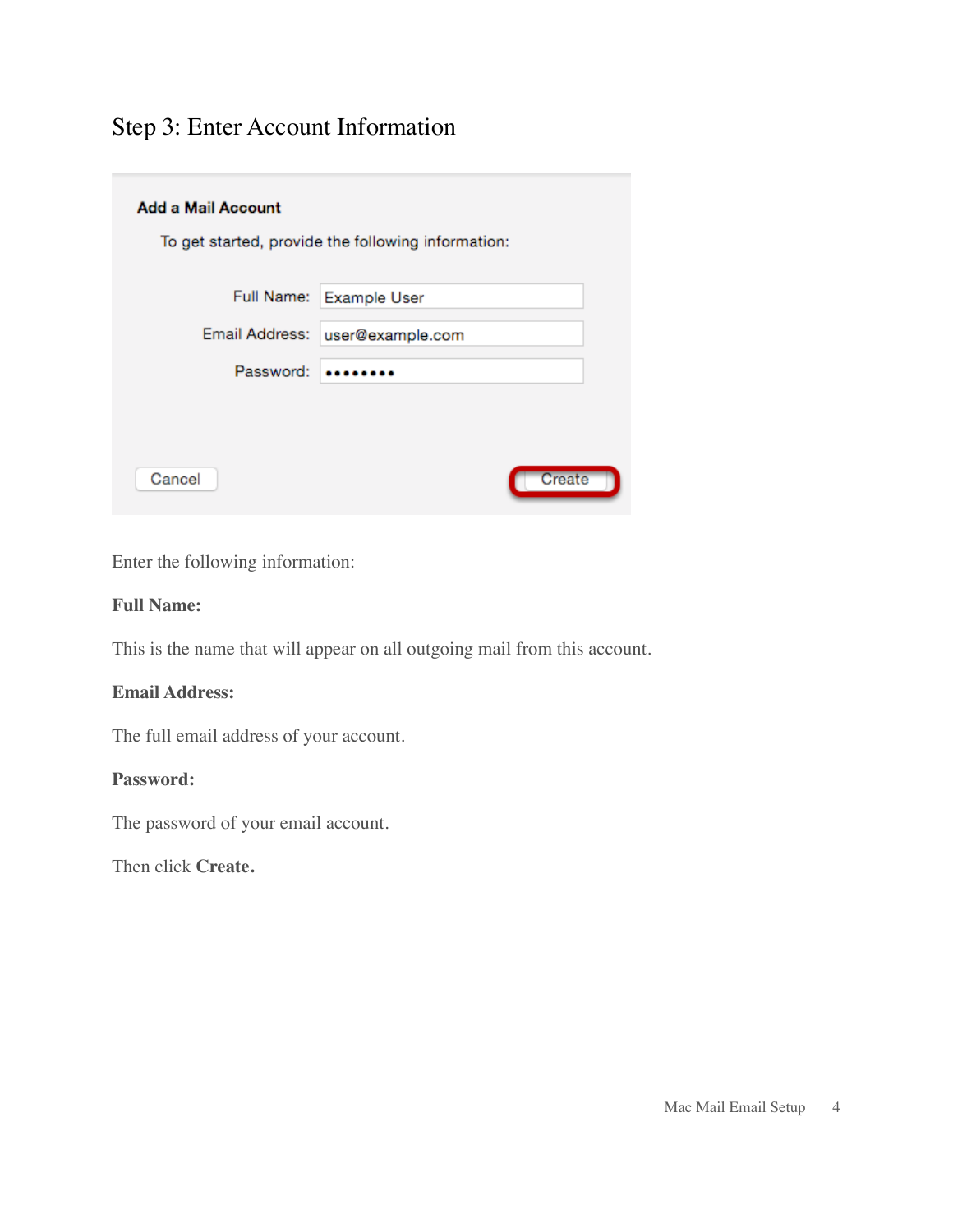# Step 4: Manually Configure Account

| Add a Mail Account                                 |                         |  |
|----------------------------------------------------|-------------------------|--|
| To get started, provide the following information: |                         |  |
|                                                    |                         |  |
|                                                    | Full Name: Example User |  |
| Email Address:                                     | user@example.com        |  |
| Password:                                          |                         |  |
| Account must be manually configured                |                         |  |
| Cancel                                             | Next                    |  |

The system will prompt you that manual account configuration is required. Click **Next.**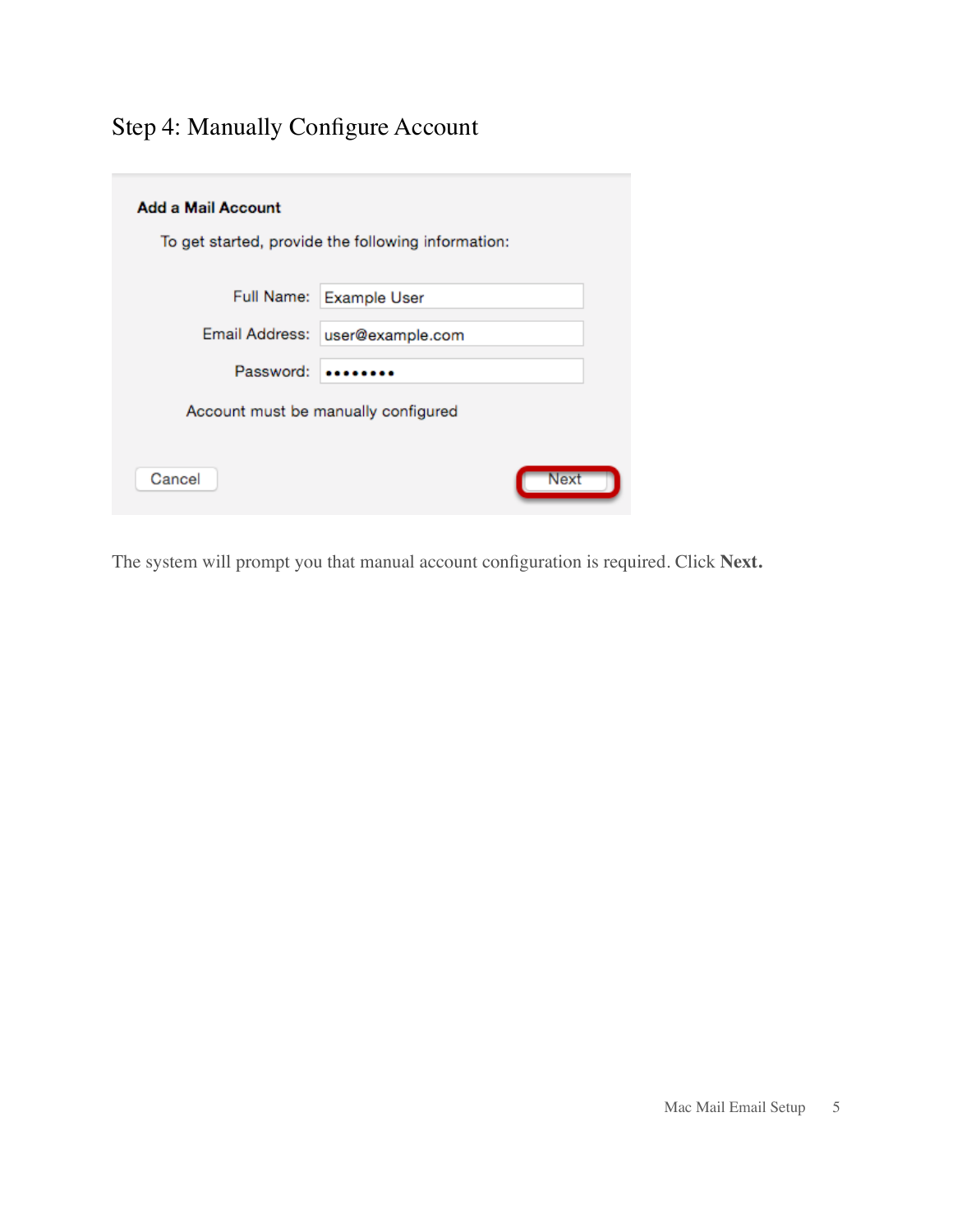## Step 5: Enter Incoming Mail Server Information

| <b>Incoming Mail Server Info</b> |                                   |
|----------------------------------|-----------------------------------|
| Account Type:                    | <b>POP</b><br><b>IMAP</b>         |
|                                  | Mail Server: mail.hostedemail.com |
| User Name:                       | user@example.com                  |
| Password:                        |                                   |
|                                  |                                   |
| Cancel                           | <b>Next</b><br><b>Back</b>        |

Enter the following information:

#### **Account Type:**

We recommend IMAP.

#### **Mail Server:**

mail.hostedemail.com (Cluster A) or mail.b.hostedemail.com (Cluster B)

#### **User Name:**

Your full email address.

#### **Password:**

Your email account password.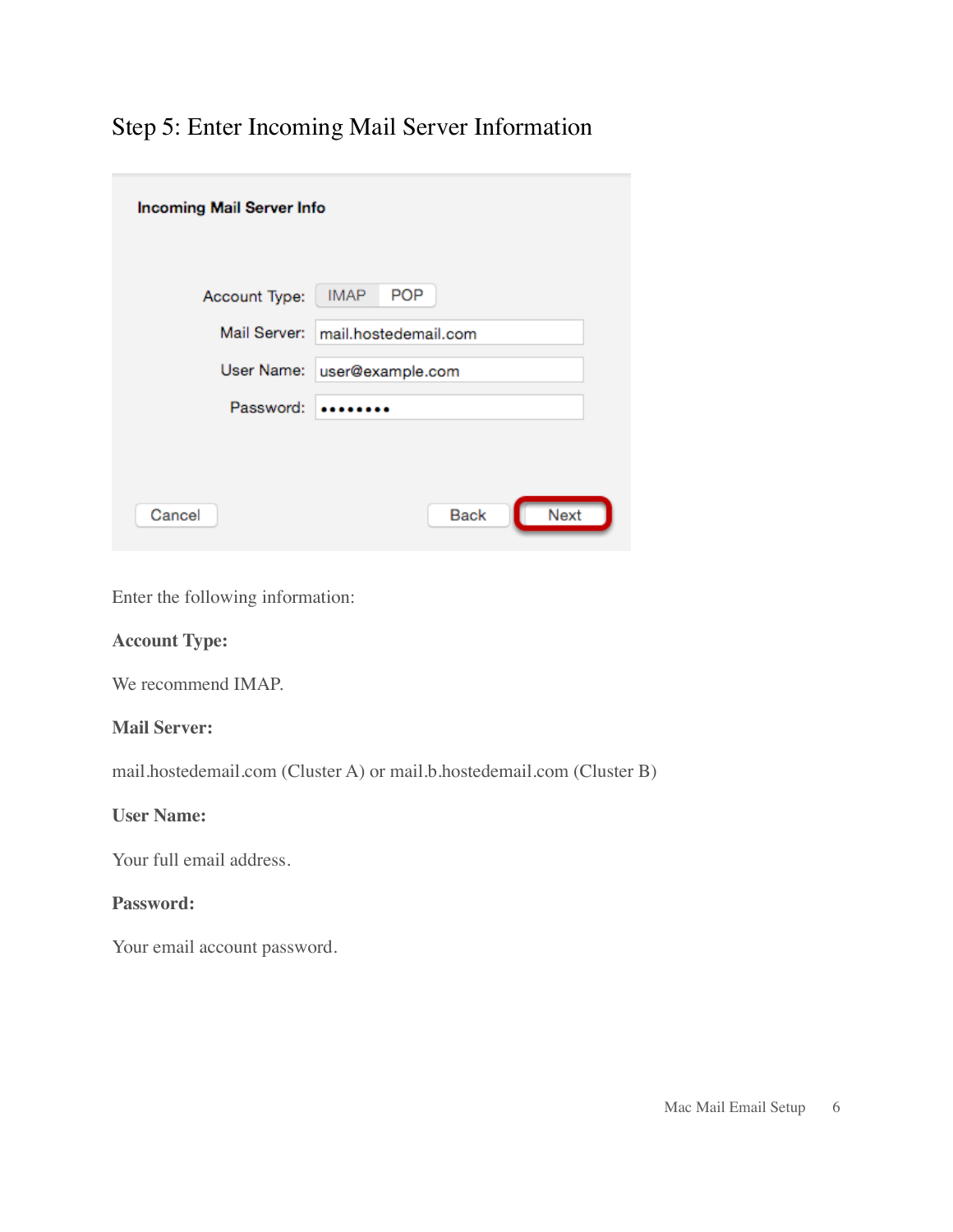# Step 6: Enter Incoming Server Port Information

| <b>Incoming Mail Server Info</b> |                               |  |
|----------------------------------|-------------------------------|--|
| Path Prefix: Optional            |                               |  |
| Port:                            | √ Use SSL<br>993              |  |
| Authentication:                  | Α<br>Password<br>$\checkmark$ |  |
| Cancel                           | <b>Next</b><br><b>Back</b>    |  |

Enter the following information

**Port:**

993 (IMAP or 995 (POP)

Click **Next.**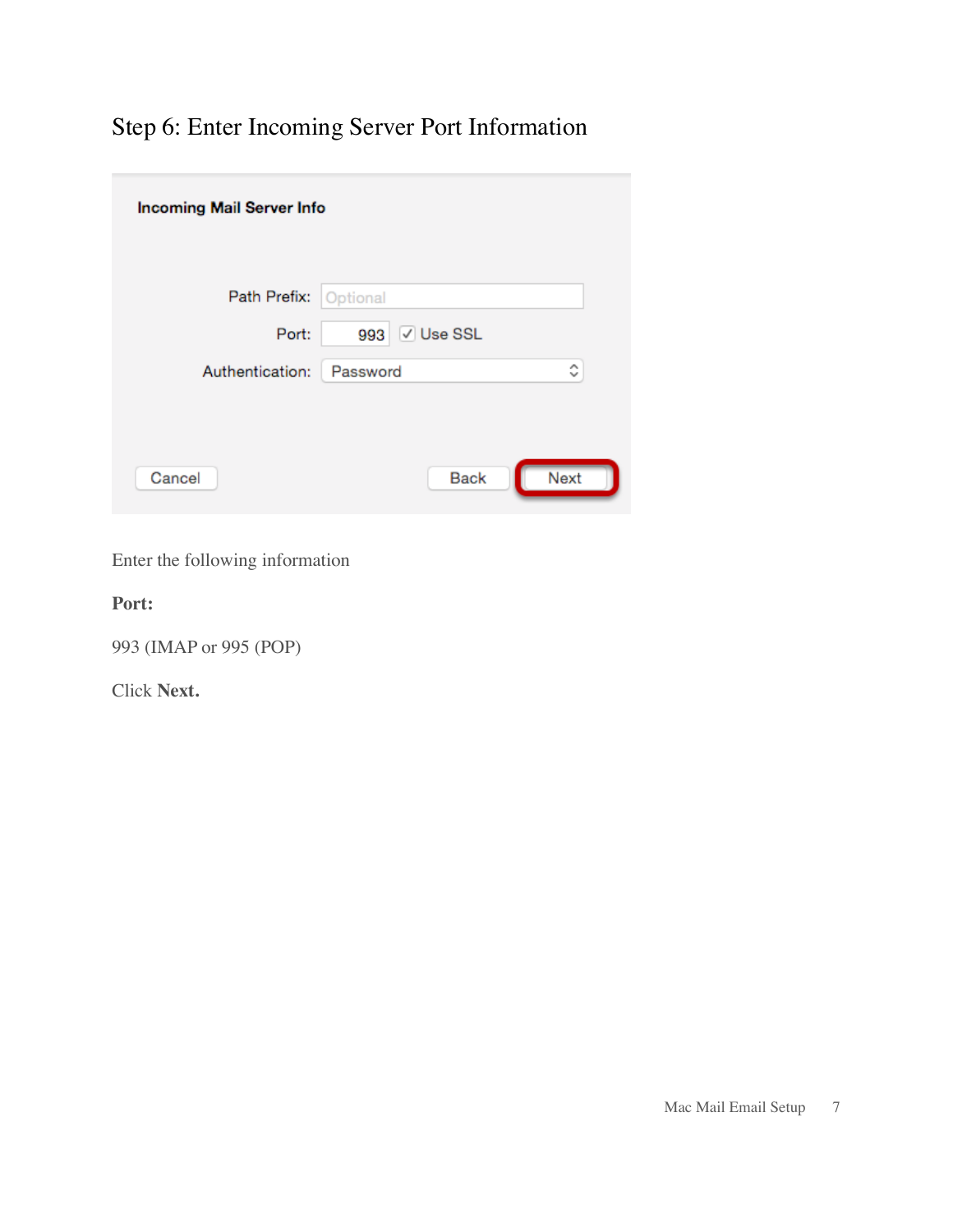# Step 7: Enter Outgoing Mail Server Information

| <b>Outgoing Mail Server Info</b> |                                   |
|----------------------------------|-----------------------------------|
|                                  | SMTP Server: mail.hostedemail.com |
|                                  | User Name: user@example.com       |
| Password:                        |                                   |
|                                  |                                   |
| Cancel                           | Create<br><b>Back</b>             |

Enter the following information:

#### **SMTP Server:**

mail.hostedemail.com (Cluster A) or mail.b.hostedemail.com (Cluster B)

#### **User Name:**

Your full email address.

#### **Password:**

Your email account password.